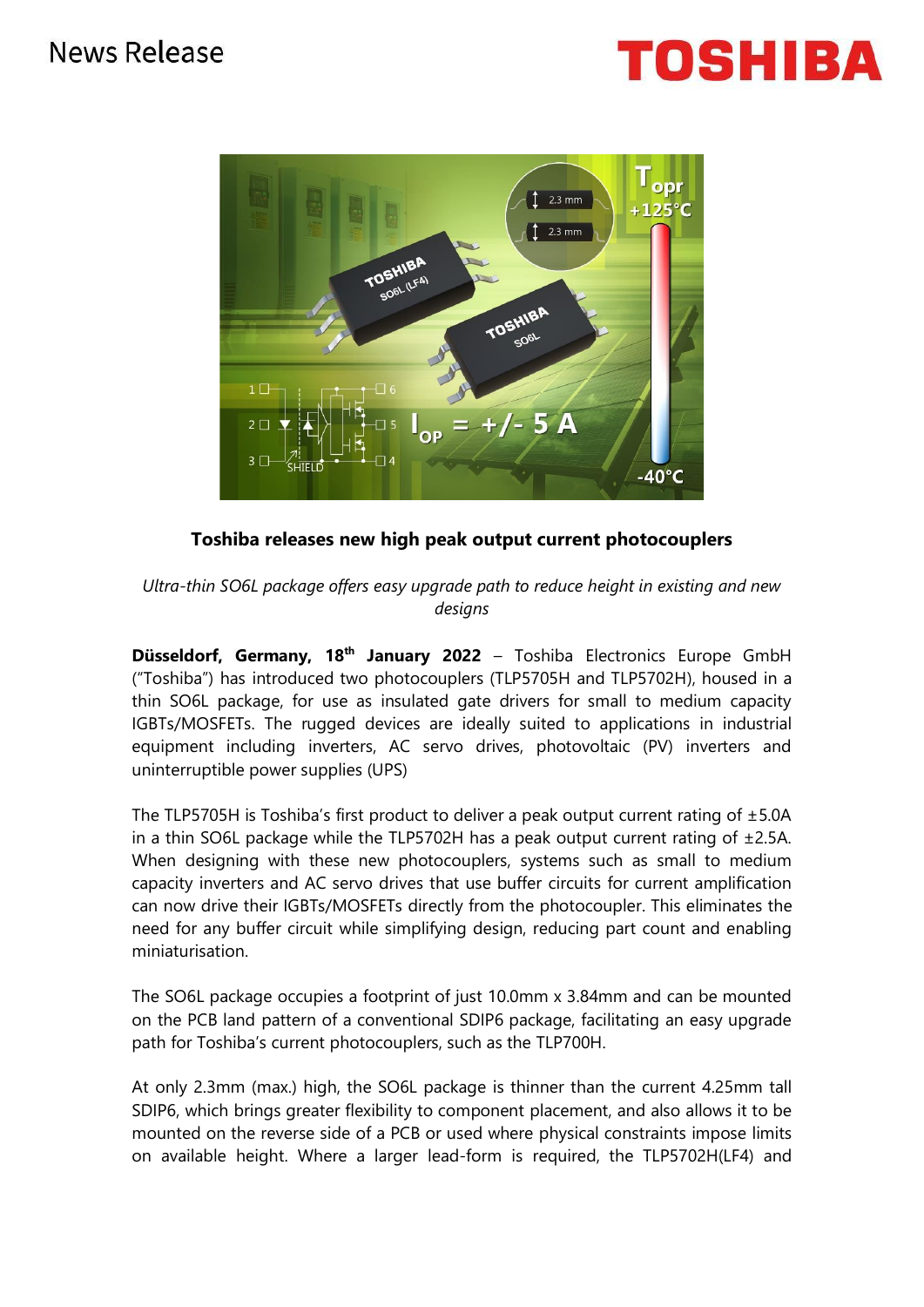

TLP5705H(LF4) designate parts with identical electrical performance, housed in an SO6L(LF4) package with wider pin distance.

All of the new photocouplers operate from a supply voltage ( $V_{CC}$ ) between 15 to 30V DC and offer a propagation delay of just 200ns. They all operate at temperatures between - 40°C and +125°C making them ideal for industrial applications and other harsh environments.

Volume shipments of the new devices start today.

###